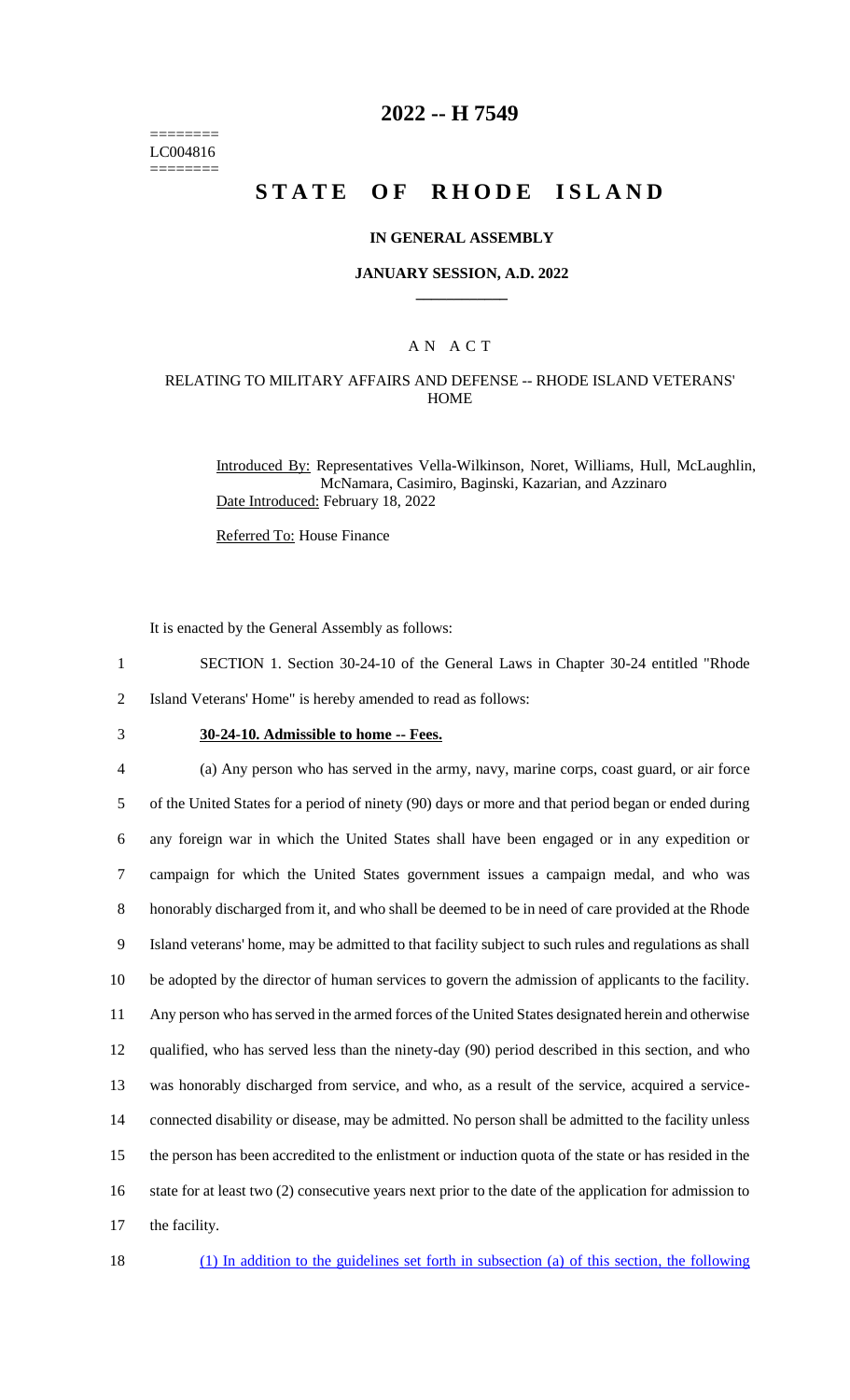- 1 persons shall also be eligible for admission:
- (i) Any person who served in the army, navy, marine corps, coast guard, or air force of the United States for a period of ninety (90) days during the Cold War;
- (ii) Any veteran as described in subsection (a) of this section who is receiving Veteran 5 Administration service connected disability zero to one hundred percent (0-100%), who served less
- than ninety (90) days on active service during war time; or
- (iii) Any veteran as described in subsection (a) of this section who is retired from the Rhode
- Island national guard, and does not have ninety (90) days of active service during war time.

 (b)(1) The director shall, at the end of each fiscal year, determine the net, per-diem expenses of maintenance of residents in the facility and shall assess against each resident who has "net income", as defined in this section, a fee equal to eighty percent (80%) of the resident's net income, provided that fee shall not exceed the actual cost of care and maintenance for the resident; and provided that an amount equal to twenty percent (20%) of the maintenance fee assessed shall be allocated to, and deposited in, the veterans' restricted account. For the purposes of this section, "net income" is defined as gross income minus applicable federal and state taxes and minus:

 (i) An amount equal to one hundred fifty dollars (\$150) per month of residency and fifty 17 percent (50%) of any sum received due to wounds incurred under battle conditions for which the resident received the purple heart; and

 (ii) The amount paid by a resident for the support and maintenance of his or her spouse, 20 parent(s), minor child(ren), or child(ren) who is/are blind or permanently and totally disabled as defined in title XVI of the Federal Social Security Act, 42 U.S.C. §§ 1381 -- 1383d, subject to a maximum amount to be determined by rules and regulations as shall be adopted by the director.

 (2) The fees shall be paid monthly to the home and any failure to make payment when due shall be cause for dismissal from the facility. Prior to dismissal, the resident shall be afforded administrative due process.

 (c) Admissions to the veterans' home shall be made without discrimination as to race, color, national origin, religion, sex, disability, marital status, age, sexual orientation, gender identity or expression, assets, or income.

 (d) Laundry services shall be provided to the residents of the Rhode Island veterans' home at no charge to the residents, with such funds to cover the cost of providing laundry services for residents of the Rhode Island veterans' home derived from monies appropriated to the department of human services.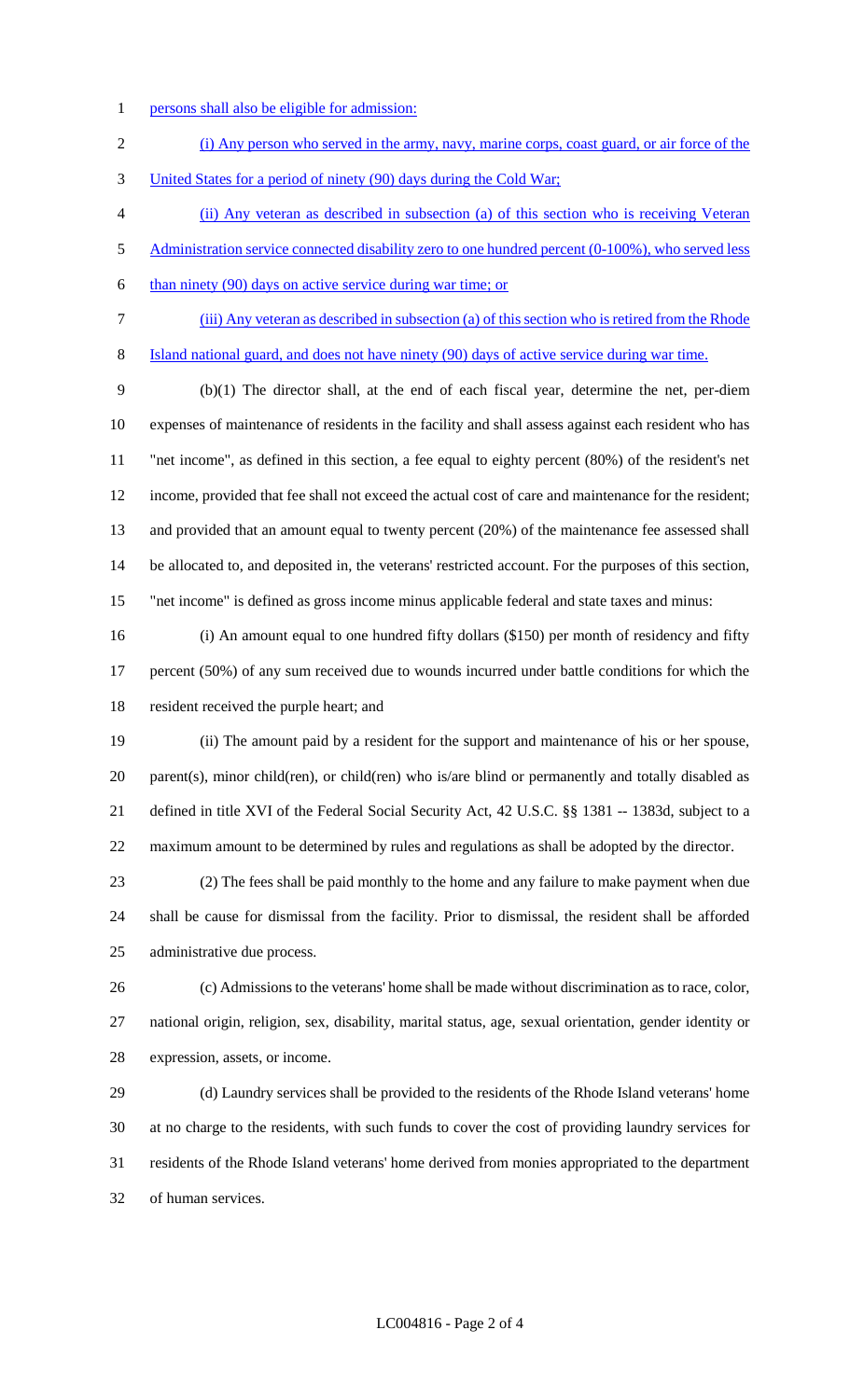1 SECTION 2. This act shall take effect upon passage.

#### $=$ LC004816  $=$

LC004816 - Page 3 of 4